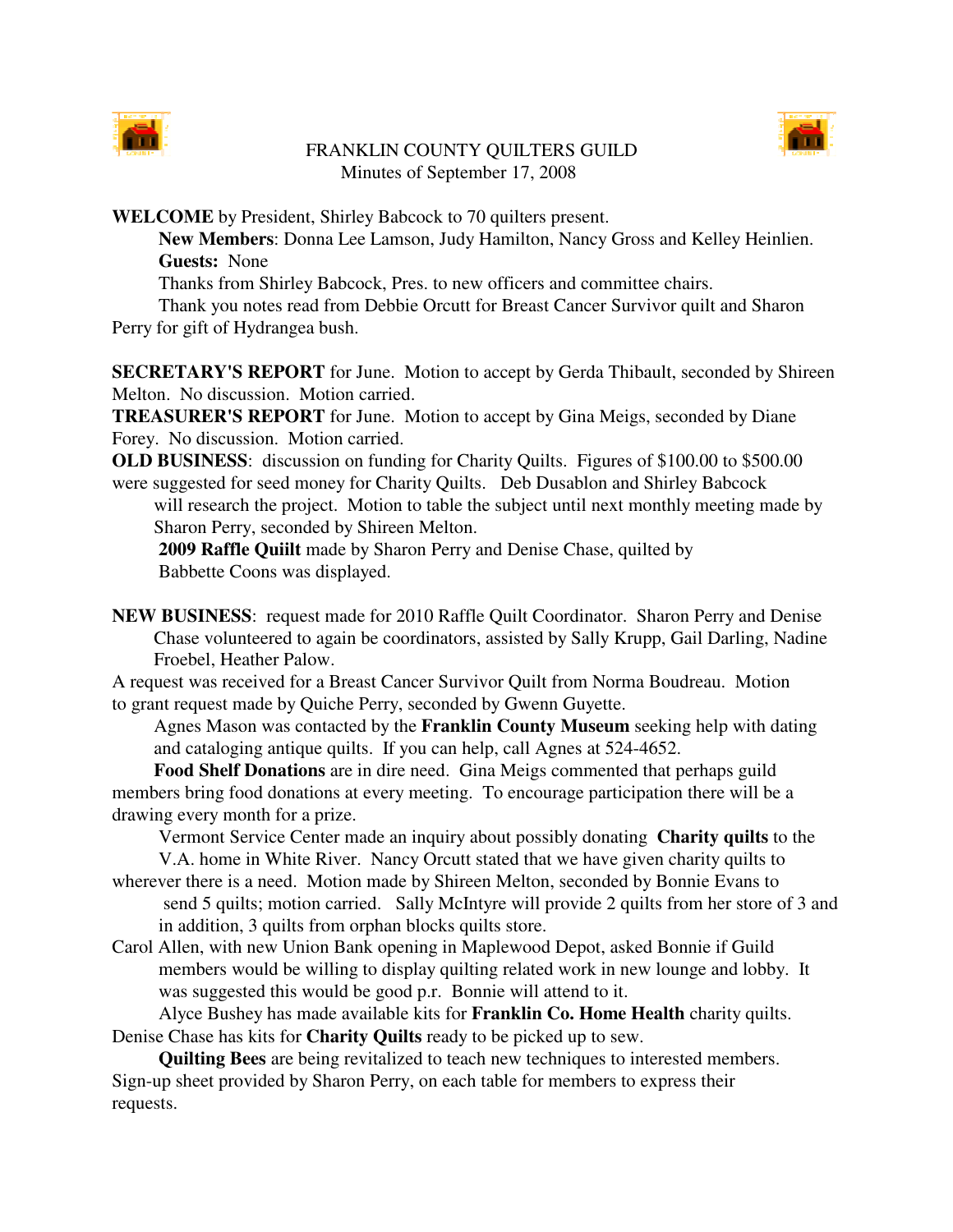**W.I.P. CHALLENGE**: Sally McIntyre invited everyone to participate in WIP challenge again this year. Bring in your list at next meeting. If you finish two ufo's your name is entered twice in the drawing, etc.

**PAINT CHIP CHALLENGE**; Mary Ellen Therrien and Elaine Magnan explained the procedure; a paint chip is selected according to the color corresponding to your 3 initials. Three additional colors may be selected. Bring paint chip selection and fabric at next meeting. Size of finished item must be 45" minimum.

**2009 QUILT SHOW UPDATE:** NEED QUILTS. Sharon Perry, Quilt Show co-chair prepared a summary of jobs for volunteers to assist with the show. She stressed that a strong committee is needed. A sign-up sheet was provided. to allow everyone to sign up to help.

**ANNOUNCEMENTS**: Bonnie Evans announced that there will be a meeting **September** 25 at the Northwestern Medical Center Conference Rooms to sew Breast Cancer Survivor Quilts. Gerda Thibault, Marj Taylor, Alyce Bushey , Carole Bessette, Bonnie Evans and Joan Jettire met recently to cut the fabric for the quilts.

In the year 2010 Easter will occur on the first Saturday in April, date of FCQG annual show. ..................................made a motion to move show to second Saturday in April; seconded by Marilyn Jessiman.

A reminder to everyone that **Staples Business Rewards Program** will benefit our guild. the number to be used for credit to FCQG is 868-7168

Newport Quilt Show this coming weekend.

## **E Mail; Shirley Babcock's e mail address is; sbabcock2@hotmail.com**

**BOM** raffle: Winners ; Gisele Nolan and Joan Jettie. Elaine explained October's BOM entitled "Harvest Moon" and which requires some applique. Nancy Orcutt demonstrated the art of appliqueing a circular piece of fabric. Call Elaine, Mary Ellen or Gail if you have questions.

- **PROGRAMS: Sally McIntyre** requested that if anyone has a simple craft idea suitable for Christmas gifts please contact her. October program will consist of hand bags and items for Christmas.
- **MONTYLY DRAWINGS:** Food Shelf drawing; Diane Forey Monthly drawing: Joyce Swoyer, Gwen Guyette, Marj. Taylor

## **CHARITY SHOW AND TELL**

## **SHOW AND TELL**

**PROGRAM:** Ice Cream Social.